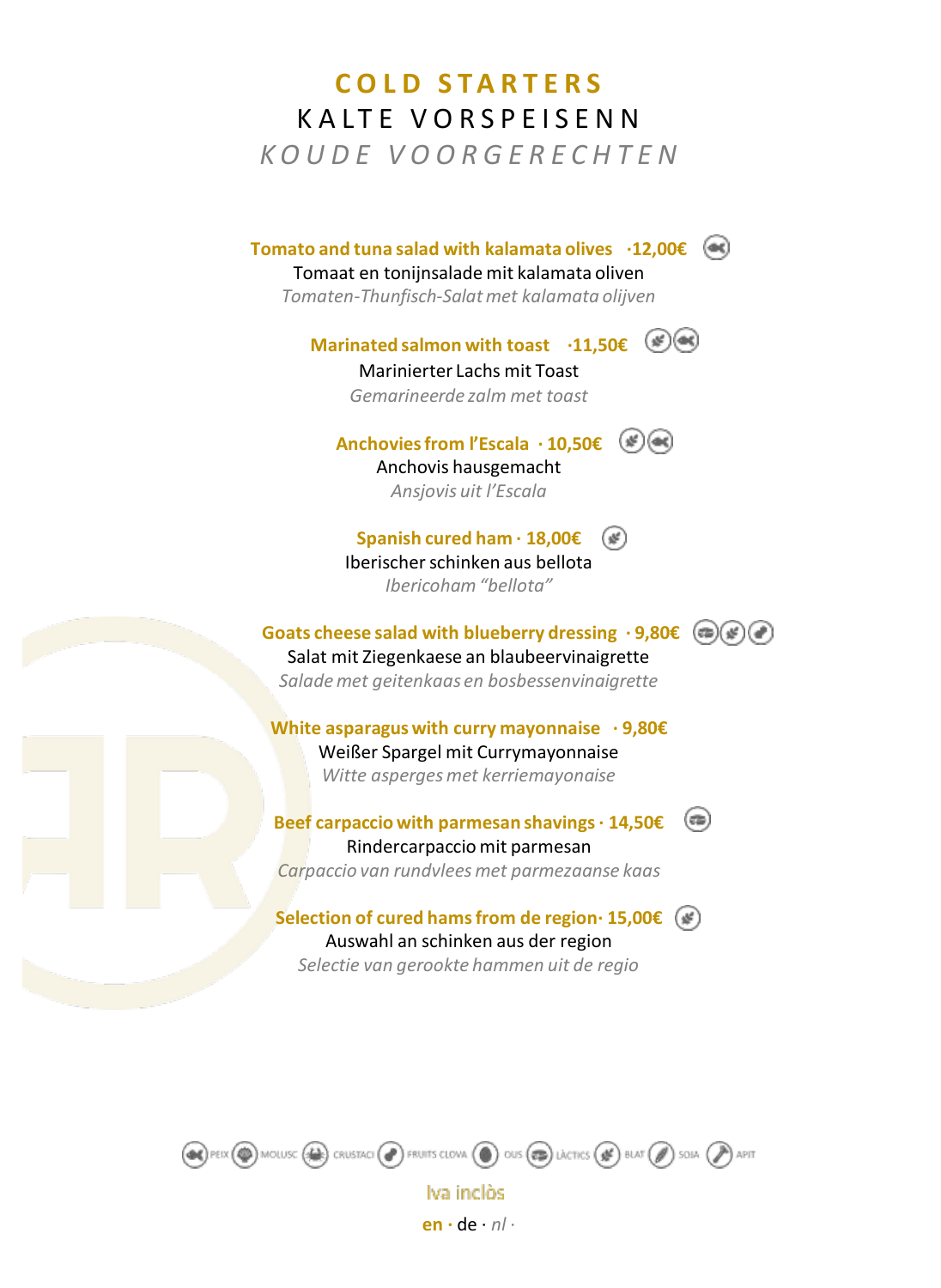### **H O T S T A R T E R S** WARME VORSPEISEN *W A R M E V O O R G E R E C H T E N*

**Steamed mussels · 10,00€** Muschelen dampfgegart *Gestoomdemosselen*

**Fisherman'sstyle mussels· 12,00€** Muscheln auf seemannsart *Mosselen met tomatensaus*

**Belgium style mussels · 12,00€** Mucheln auf Belgische art *Mosselen Belgische stijl* 

**Deep fried squid Andalucian style · 11,90€** Tintenfisch auf Andalusische Art

*Inktvis op Andalusische wijze*

**Deep fried squid rings**  $\cdot$ **12,00**  $(\%)$ tintenfischringe *inktvisringen*

 $\circledast$ **Spaghetti bolognese · 9,80€** Spaghetti bolognese *Spaghetti bolognese*

 $\textcircled{\tiny \textcircled{\tiny \#}}$ 

**Meat Cannelonis· 9,80€** Gratinierte Cannelonis *Cannelloni*

> **\* Extra chips 3,00€** zusätzliche chips *Extra friet*

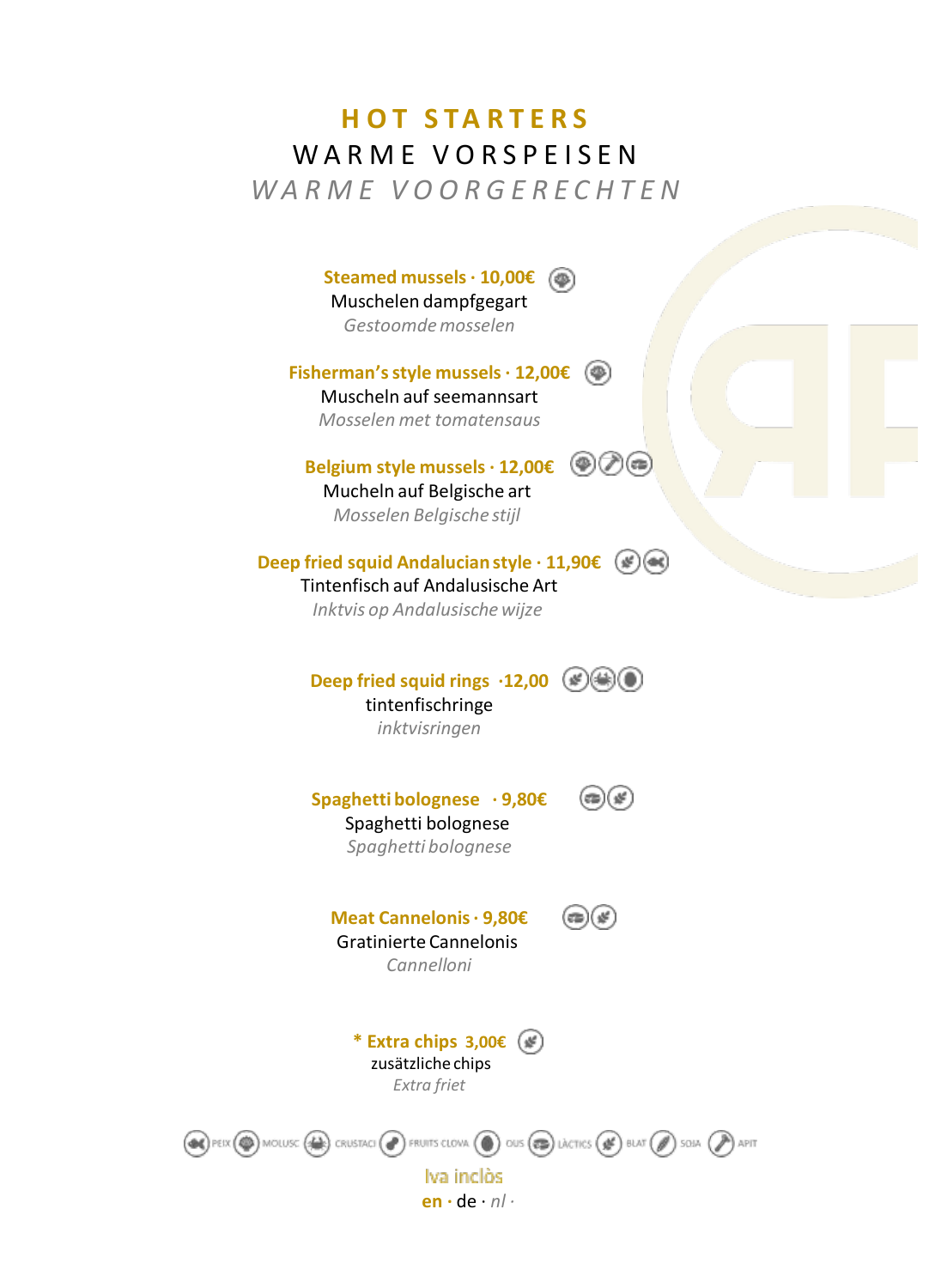## **M E A T FLEISCH** *V L E E S*

**Grilled ribeye steak ( 300gr approx) · 18,80€** Gegrilltes Entrecote *Gegrilde entrecot*

**Grilled beef fillet ( 200gr approx) · 20,00€** Rinderfilet *Kalfs biefstuk*

**Beef served on a hot Stone ( 300gr approx) · 20,00€** Rindfleisch auf heissem Stein serviert *Steen grill kalfsvlees*

> **Chiken skewer · 15,50€** Hähnchenspiess *Spies van kippenspiesje*

**Grilled ribeye steak (1kg approx) · 55,00€** Gegrilltes Entrecote 1kg *Gegrilde entrecot 1 kg*

**Angus Burger · 15,50€** Angus Burger *Angus hamburger*



**Green pepper sauce, roquefort sauce, mushroom sauce or all i oli sauce · 3,00 €**  $(\epsilon \equiv)$ Pfeffersosse, Roquefortsosse, Champignonsosse, All i oli (Knoblauchsosse) *Groene pepersaus, all i oli, roquefortsaus of champignonsaus*

> **Bread service 2,00€ / p.p** Brotservice *Brood service*

v

#### **\* All dishes are served with the accompaniment of the day**

Alle Gerichte werden mit der Tagesbeilage serviert. *Al onze gerechten worden geserveerd met de bijgerechten van de dag.*



Iva inclòs **en ·** de · *nl ·*